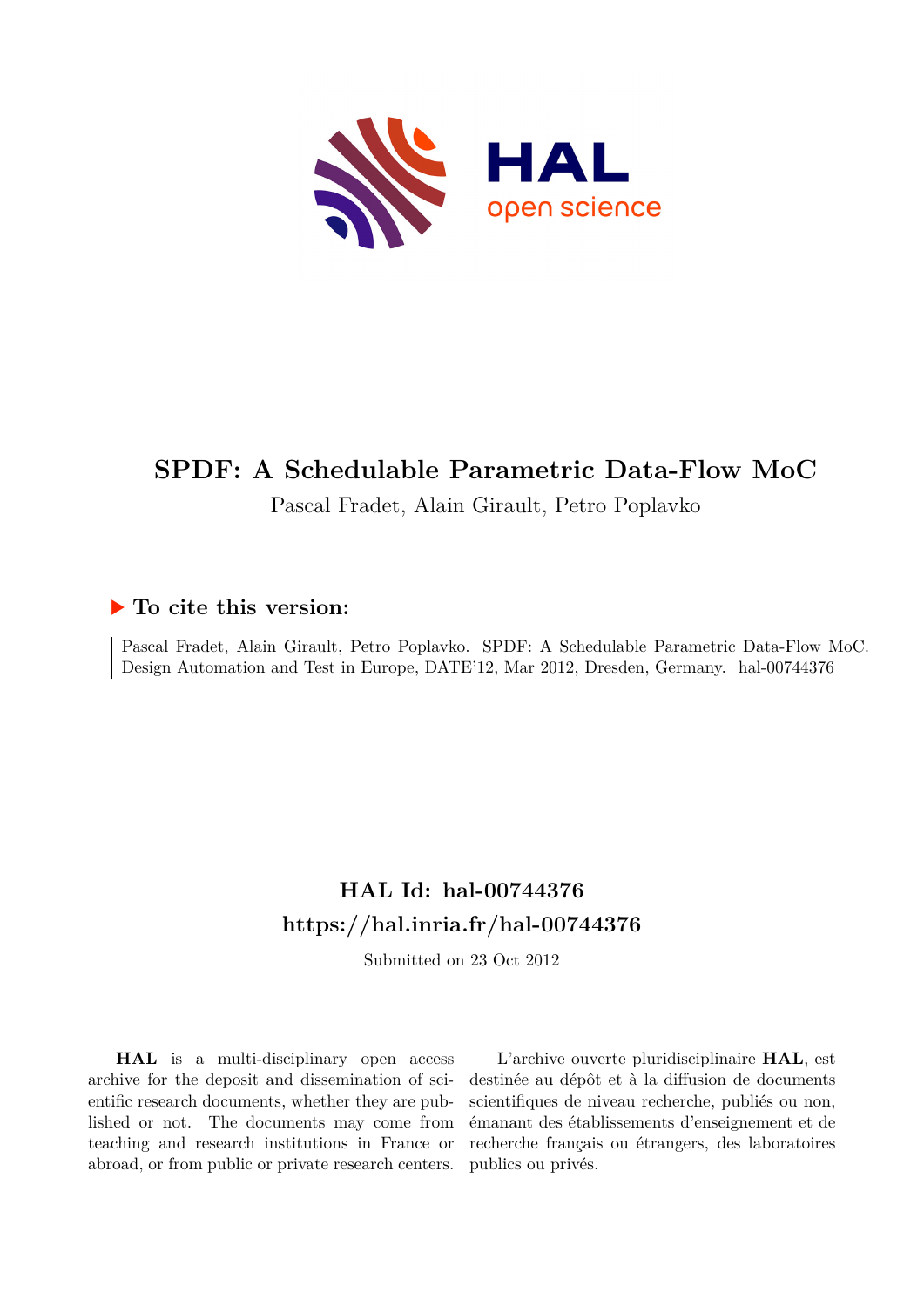# SPDF: A Schedulable Parametric Data-Flow MoC

Pascal Fradet† Alain Girault† Peter Poplavko†,‡

INRIA Grenoble Rhône-Alpes<sup>†</sup>

† CRI-PILSI‡

first.last@inria.fr

*Abstract*—Dataflow programming models are suitable to express multi-core streaming applications. The design of highquality embedded systems in that context requires static analysis to ensure the liveness and bounded memory of the application. However, many streaming applications have a dynamic behavior. The previously proposed dataflow models for dynamic applications do not provide any static guarantees or only in exchange of significant restrictions in expressive power or automation. To overcome these restrictions, we propose the *schedulable parametric dataflow (SPDF)* model. We present static analyses and a quasi-static scheduling algorithm. We demonstrate our approach using a video decoder case study.

#### I. INTRODUCTION

Multi-core systems are becoming an increasingly important platform for many embedded system designs. To take advantage of multi-cores, programming languages should express thread-level parallelism. Among such languages, *dataflow* languages are prominent for many streaming applications [1].

Recent dataflow programming environments support applications whose behavior is characterized by dynamic variations in resource requirements. The high expressive power of the underlying models makes it challenging to ensure predictable behavior. For example, the CAL actor language [1] or Kahn Process Networks [2] can express many dynamic applications. However, checking *liveness* (*i.e.,* no part of the system will deadlock) and *boundedness* (*i.e.,* can be executed in finite memory) is known to be hard or even undecidable.

This situation is troublesome for the design of high-quality embedded systems. Sufficient criteria for liveness and boundedness have been formulated for less expressive models, which can nevertheless express the core part of many streaming applications. However, such *statically analyzable* criteria come at the cost of significantly constraining modeling and scheduling. For example, parametrical synchronous dataflow (PSDF) [3] imposes a hierarchical discipline which restricts scheduling and analysis.

In this paper, we introduce the *schedulable parametric dataflow (SPDF)* model of computation (MoC) for dynamic streaming applications. SPDF was designed to be statically analyzable for liveness and boundedness, while avoiding the aforementioned restrictions. In Section II, we present a wellknown basic model – synchronous dataflow (SDF) [4] – which is easily analyzable but restricted to static applications. We then introduce our SPDF model as a parametric and dynamic extension of SDF. In Section III, we present the static analyses for boundedness and liveness. Section IV describes the compilation, such as insertion of parameter distribution network and quasi-static scheduling. A video decoding application is presented as a case study in Section V. Finally, Section VI

978-3-9810801-8-6/DATE12/C)2012 EDAA

summarizes our contribution, compares it to related work and hints at future research directions.

#### II. MODEL OF COMPUTATION

We start from  $SDF -$  synchronous dataflow  $[4] -$  one of the simplest dataflow MoC. Then, we present our MoC (SPDF) as a statically analyzable extension of SDF with dynamic parametrization.

#### *A. Basic Model: SDF*

In SDF, a program is defined by a directed graph, where nodes – called *actors* – are functional units. The actors have *data ports* connected by *edges* which can be seen as FIFO (first-in first-out) channels. The atomic execution of a given actor – called *actor firing* – consumes data tokens from its incoming edges (its *inputs*) and produces data tokens to its outgoing edges (its *outputs*). The number of tokens consumed or produced at a given port at each firing is called the *rate*. It is denoted as  $r(\pi_m)$  where  $\pi_m$  is a port. In SDF, all rates are constant and known at compile time.



Fig. 1 shows a simple SDF graph with three interconnected actors A, B and C. Actor A has one input and one output port, whose rates are 2 and 4, respectively.

The *state* of a dataflow graph is the number of tokens present at each edge (i.e., buffered in each FIFO). Each edge carries zero or more tokens at any moment of time. The initial state of the graph is specified by the number of *initial tokens*. Edge  $(C, A)$  in Fig. 1 has two initial tokens. After the first firing of actor A, the edge  $(A, B)$  gets four tokens while the two tokens of  $(C, A)$  are consumed.

A major advantage of SDF is that, if it exists, a bounded schedule can be found statically. Such a schedule ensures that each actor is eventually fired (ensuring liveness) and that the graph returns to its its initial state after a certain sequence of firings (ensuring boundedness of the FIFOs). The minimal such sequence is called an *iteration*.

The numbers of firings of the different actors per iteration are computed by solving the so-called *system of balance equations*. This system is made of one equation per edge. Consider an edge  $(X_1, X_2)$  connecting the ports  $\pi_1$  and  $\pi_2$ ; its balance equation is:

$$
#X_1 \cdot r(\pi_1) = #X_2 \cdot r(\pi_2)
$$
 (1)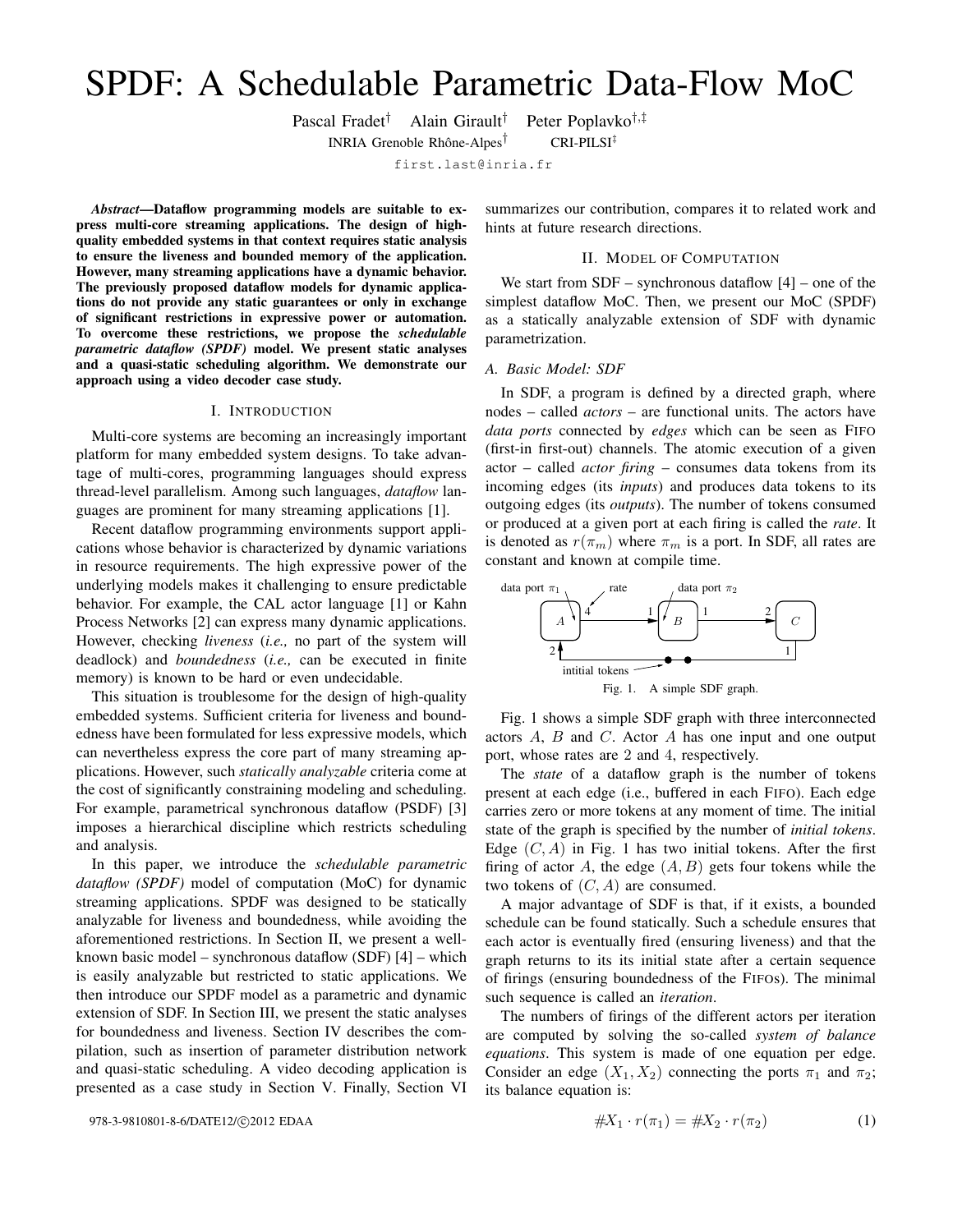This equation states that the number of firings of the producer  $X_1$ , denoted  $#X_1$ , multiplied by its rate  $r(\pi_1)$ , should be equal to the same expression for the consumer  $X_2$ . For example, the balance equation for edge  $(A, B)$  in Fig. 1 is:  $#A \cdot 4 = #B \cdot 1.$ 

The existence of solutions of the system of balance equations is referred to as *rate consistency*. The graph of Fig. 1 is rate-consistent, and the solutions are:  $#A = 1, #B = 4$ and  $\#C = 2$ . Note that multiplying the solutions by the same positive constant makes another set of solutions. One usually considers only the minimal strictly positive integer solutions which are obtained by eliminating common factors.

The minimal solutions determine the number of firings of each actor per iteration. The next step is to determine a static order – the *schedule* – in which those firings can be executed. The schedule is obtained by an abstract computation where an actor is fired only when it has enough input tokens. The graph of Fig. 1 can only start by firing  $A$ ; then,  $B$  has enough input tokens to be fired four times, and finally  $C$  twice. Since each actor has been fired the exact number of times requested by its solution, a schedule has been found. We represent it as the string  $AB^4C^2$  where the superscripts denote repetition count. Another valid schedule for the same graph is  $AB^2CB^2C$ which can also be written as  $A(B^2C)^2$ .

#### *B. Our model: SPDF*

We extend SDF by allowing rates to be parametric while preserving static schedulability. Let  $P$  be a set of symbolic variables. SPDF rates are defined by the grammar:

$$
\mathcal{F} \quad ::= \quad k \mid p \mid \mathcal{F}_1 \cdot \mathcal{F}_2 \qquad \text{where } k \in \mathbb{N}^* \text{ and } p \in \mathcal{P}
$$

Rates are products of positive integers  $(k)$  or symbolic variables (p). Optionally, each parameter can be constrained to belong to a specific integer interval  $(1, +\infty)$  by default).

Fig. 2 shows a simple SPDF graph where the actors have constant or parametric rates (e.g.,  $p \cdot q$  for the input rate of C).



Fig. 2. A simple SPDF graph

Unlike the rates of SDF graphs which are fixed at compile time, the parametric rates of a SPDF graph can change dynamically. The changes of each parameter are made by a single actor called its *modifier*. By default, a parameter can be changed between iterations. In SPDF, a modifier may change a parameter more often using the annotation "*set*  $p[\alpha]$ " where p is the parameter to be set and  $\alpha$  is the exact (possibly symbolic) number of firings of the modifier between two parameter changes. In Fig. 2,  $A$  and  $B$  are the modifiers for  $p$ and  $q$ ; they may change their value every single and  $p$  firings, respectively.

*Definition 1:* A SPDF graph is a tuple  $(G, \mathcal{P}, i, d, r, M, \alpha)$ , where:

- $\mathcal G$  is a directed connected graph  $(\mathcal A, \mathcal E)$  with  $\mathcal A$  a set of actors and  $\mathcal{E} \subseteq \mathcal{A} \times \mathcal{A}$  a set of directed edges;
- $P$  is a set of parameters;
- $i : \mathcal{E} \to \mathbb{N}$  associates each edge with its number of initial tokens;
- $d: \mathcal{P} \to 2^{\mathbb{N}^*}$  returns the interval of each parameter;
- $r : A \times E \rightarrow F$  returns for each port (represented by an actor and one of its edges) its associated (possibly symbolic) rate;
- $M: \mathcal{P} \to \mathcal{A}$  and  $\alpha: \mathcal{P} \to \mathcal{F}$  return for each parameter its modifier and its change period, respectively.

#### III. STATIC ANALYSIS FOR SPDF

This section presents the three static analyses needed to ensure boundedness and liveness of an SPDF graph. In Section III-A, we check rate consistency by adapting the analysis of SDF to SPDF. Conditions for consistency and solutions of balance equations are computed in terms of symbolic expressions. In Section III-B, we check that the change periods of each parameter are safe. Rate consistency and parameter change safety ensure boundedness. Section III-C completes the analysis chain by checking for liveness.

#### *A. Rate Consistency*

As in SDF, we check the rate consistency of a SPDF graph by generating the associated system of balance equations. This system must be shown to have a solution for all possible values of parameters. When parameters are modified only between iterations, rate consistency ensures boundedness.

We generalize the algorithm for solving the balance equations in SDF presented in [5] to SPDF by doing the same operations with symbolic factors. That algorithm relies on multiplication, division and greatest common divisor (*gcd*) of rates. These operations are easily expressed on  $\mathcal F$  by putting symbolic expressions on the form:

$$
\underbrace{k_0 \cdot k_1 \cdot k_2 \cdots}_{\text{prime decomposition}} \cdot \underbrace{p_1 \cdot p_1 \cdots p_1}_{\text{the power of } p_1} \cdot \underbrace{p_2 \cdot p_2 \cdots p_2}_{\text{the power of } p_2} \cdots
$$

The minimal solutions for all actors are found by eliminating all the prime or parameter factors common to all solutions.

If the undirected version of the SPDF graph is acyclic, a solution always exists and will be found by the above computation. When the SPDF graph contains an undirected cycle, the graph may be rate inconsistent. There is, however, a necessary and sufficient condition for the existence of solutions. Each undirected cycle  $X_1, X_2, \ldots, X_n, X_1$  where  $p_i$  and  $q_j$  denote the rates of edge  $(X_i, X_j)$  should satisfy the following condition:

$$
(Cycle\ condition) \quad p_1 \cdot p_2 \ldots \cdot p_n = q_1 \cdot q_2 \ldots \cdot q_n
$$

This condition enforces that any factor encountered on an "output" port of a cycle should have a *symbolically identical* counterpart on an "input" port on this cycle.

*Theorem 2 (Consistency):* An SPDF graph is rate consistent if its undirected cycles satisfy the cycle condition [6].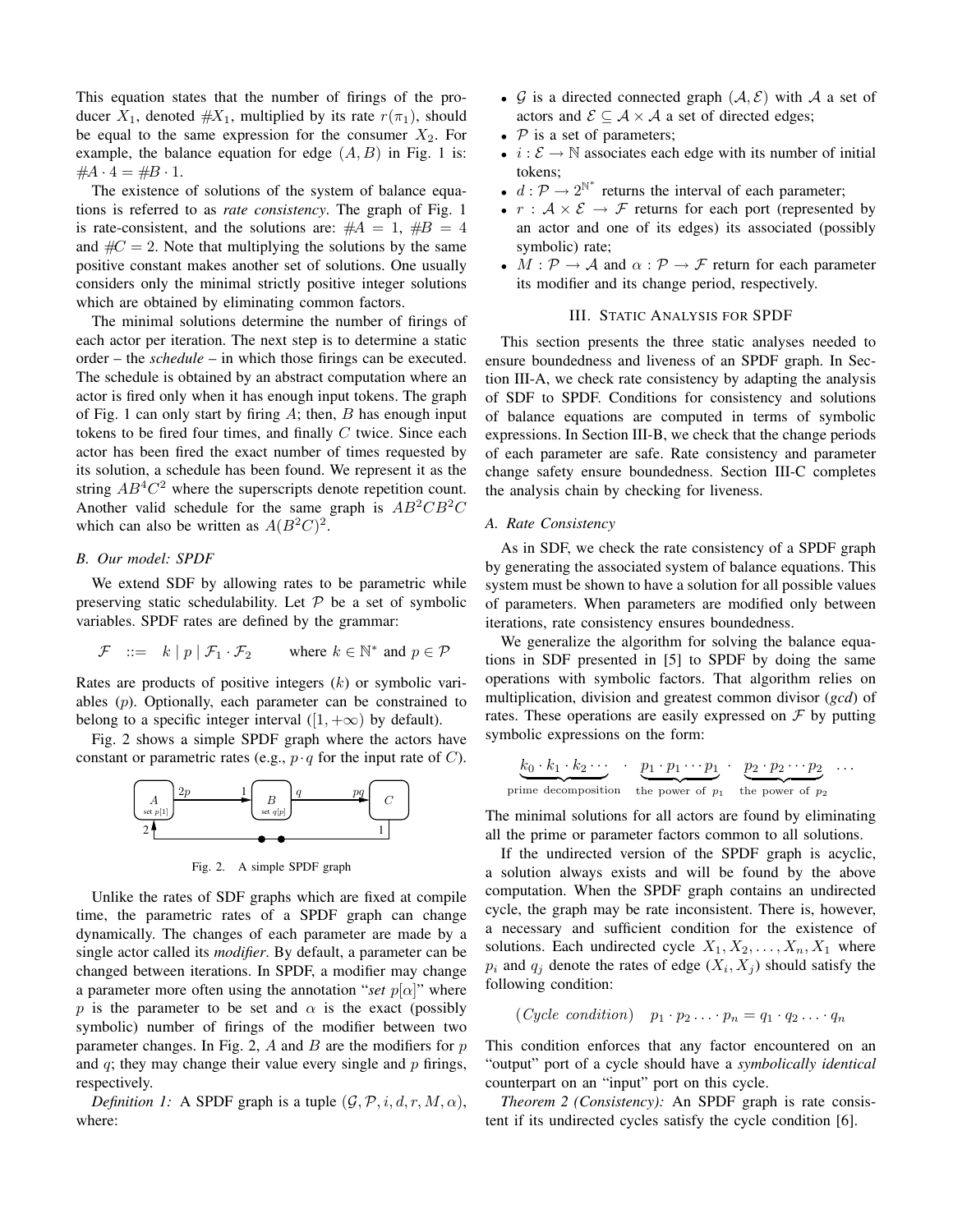For example, the graph of Fig. 2 is consistent since its only cycle  $A, B, C, A$  satisfies the cycle condition which is  $2p \cdot q \cdot$  $1 = 2 \cdot 1 \cdot pq$ . The minimal solutions are  $#A = 1, \, #B = 2 \cdot p$ and  $\#C = 2$ , yielding the schedule  $AB^{2p}C^2$ .

The specified algorithm either yields for each actor its (symbolic) solution, or returns an unsatisfied cycle condition that can be used by the programmer to fix his SPDF graph.

#### *B. Parameter Change Safety*

It is always safe to change parameter values between graph iterations [3]. Indeed, the rate consistency and liveness analyses ensure that the graph is bounded and live for any value of the parameters. Since the graph returns to its initial state after each iteration, all parameters can be modified at these stages. Nevertheless, it is sometimes useful to change the parameters more often, i.e., during an iteration. SPDF allows the programmer to specify a faster period using the "*set*  $p[\alpha]$ " annotation. Yet, not all periods are safe and their consistency must be checked. Consider, for instance, actor  $B$  that modifies  $q$  in Fig. 2. The period 1 would not be safe since it is only after  $p$  firing of  $B$  that  $C$  can consume its  $pq$  tokens. The rate  $pq$  would not be well defined if q can change p times before  $C$  is fired. On the other hand, the period  $p$  is safe since the iteration can be written  $A(B^p C)(B^p C)$ , with q being changed after each sequence  $(B^pC)$ .

The criterion ensuring that parameter modification periods are safe relies on the notions of *influence*, *regions* and *local iterations*. Intuitively, the criterion states that a parameter can be modified once per local iteration of the region it influences. For Fig. 2, it can be shown that the region of influence of  $q$ consists of actors  $B$  and  $C$  and that  $q$  can be changed after each local iteration  $(B<sup>p</sup>C)$ , that is, after p firings of B.

*Definition 3 (Influence):* An edge  $e = (A, B)$  is *influenced* by a parameter p, denoted  $Inf(e, p)$ , if p appears in the rates of e or in the solutions of the balance equations of its source and sink actors. Formally,

 $Infl(e, p) \Leftrightarrow p \in #A \lor p \in #B \lor p \in r(A, e) \lor p \in r(B, e)$ where  $p \in \mathcal{F}$  if p occurs in the symbolic expression  $\mathcal{F}$ .

The *region* of influence of a parameter is the subset of edges it influences. Since an edge is a relation between actors, a region also specifies a subset of actors.

*Definition 4 (Region):* The region of edges  $\mathcal{R}(p)$  influenced by p is defined as:  $\mathcal{R}(p) = \{e \mid \text{Infl}(e, p)\}\$ 

We will sometimes abuse notation  $R$  to denote also the set of actors connected by the edges of the region. For example, the region of influence of q in Fig. 2 is  $\mathcal{R}(q) = \{(B, C)\}\$ and the actors in this region are  $\{B, C\}$ .

The solutions of the system of balance equations are *global solutions* in that they define the number of firings for the global iteration of the whole graph. Local solutions are solutions for a subset of actors; they denote a nested iteration.

*Definition 5 (Local solutions):* Let A be the set of actors of an SPDF graph and  $#X$  be the global solution of X. The local solution of X in the subset  $\{X_1, \ldots, X_n\} \subset \mathcal{A}$ , denoted  $#L X$ , is obtained by dividing the global solution of X by the greatest common divisor:  $\#_L X_i = \frac{\#X_i}{gcd(\#X_1, ..., \#X_n)}$ .

For example, the global solutions for Fig. 2 are  $#A = 1$ ,  $\#B = 2p$  and  $\#C = 2$ , forming the global iteration  $AB^{2p}C^2$ . The *gcd* of  $#B$  and  $#C$  is 2 and the local solutions for the subset  $\{B, C\}$  are  $\#L B = p$  and  $\#L C = 1$ . After one local iteration  $B<sup>p</sup>C$ , all the edges influenced by q return to their initial state. Therefore,  $q$  can be changed after each such local iteration, hence after  $p$  firings of  $B$ , as specified by the "*set* q[p]" annotation.

Regions of influence of a given parameter can overlap (i.e., have common edges). Each local iteration of such region may entail firing the same actor a different number times. Such overlapping regions must be grouped so that the modification periods of their parameters are checked on the same subset of actors. Regions are then generalized to a subset of parameters  $P'$  as follows:

$$
\mathcal{R}(\mathcal{P}') = \{e \mid \exists p \in \mathcal{P}', \textit{Infl}(e, p)\}
$$

When a region  $\mathcal{R}(\mathcal{P}_2)$  is included within another region  $\mathcal{R}(\mathcal{P}_1)$ , the periods of the parameters in  $\mathcal{P}_2$  can be checked on  $\mathcal{R}(\mathcal{P}_2)$ . The local iteration of  $\mathcal{R}(\mathcal{P}_1)$  will always involve one or several local iterations of the inner region. Hence, the changes of parameters from  $P_1$  are always done between local iterations of  $\mathcal{R}(\mathcal{P}_2)$  and are therefore safe for both regions.

Before checking the parameter modification safety criterion, we structure the set P of all parameters into a *hierarchy tree* of sets of parameters  $P_i$  such that:

- $P$  is partitioned into non-empty partitions  $P_i$  that are placed at different nodes and leafs of the hierarchy;
- the region of a set  $P_i$  is strictly included in the region of its parent  $P_j$  (i.e.,  $\mathcal{R}(\mathcal{P}_i) \subset \mathcal{R}(\mathcal{P}_j)$ );
- the regions of two sets  $P_i$  and  $P_j$  which are not ancestor or descendant of each other are disjoints.

This structuring process is based on two basic steps:

- (*Decomposition*) the first step decomposes the current set of edges (initially  $\mathcal{E}$ ) into disjoint regions. Consider the relation  $e_1 \times e_2$  which holds if there exists a parameter influencing both edges  $e_1$  and  $e_2$ . Then, disjoint regions are the connected components of the graph of the  $\approx$ relation. Each disjoint set of edges corresponds to a region of a disjoint set of parameters;
- (*Nesting*) the second step finds, for each such independent region  $\mathcal{R}(\mathcal{P})$ , the largest subset  $\mathcal{P}' \subset \mathcal{P}$  such that  $\mathcal{R}(\mathcal{P}') \subset \mathcal{R}(\mathcal{P} - \mathcal{P}')$ . The set  $\mathcal{P} - \mathcal{P}'$  will be the root of the (sub-)tree that will be built by iterating the process (decomposition and nesting) on  $\mathcal{P}'$ . This process ends when  $P' = \emptyset$ .

Fig. 3 represents a graph with two hierarchy levels: the parent level  $\mathcal{P}_1 = \{p\}$  and the child level  $\mathcal{P}_2 = \{q\}$ . The parameter  $p$  influences all edges whereas  $q$  influences only  $(A, D)$  and  $(D, C)$ , hence  $\mathcal{R}(\mathcal{P}_2) \subset \mathcal{R}(\mathcal{P}_1)$ . We can now state the criterion for parameter modification safety.

*Definition 6 (Data Safety):* An SPDF graph is *data safe* if, for each parameter p and its hierarchy node  $P_i$  such that  $p \in \mathcal{P}_i$ , every actor  $X_j$  in  $\mathcal{R}(\mathcal{P}_i)$  is such that  $\#X_j$  is a multiple of  $\#M(p)/\alpha(p)$ .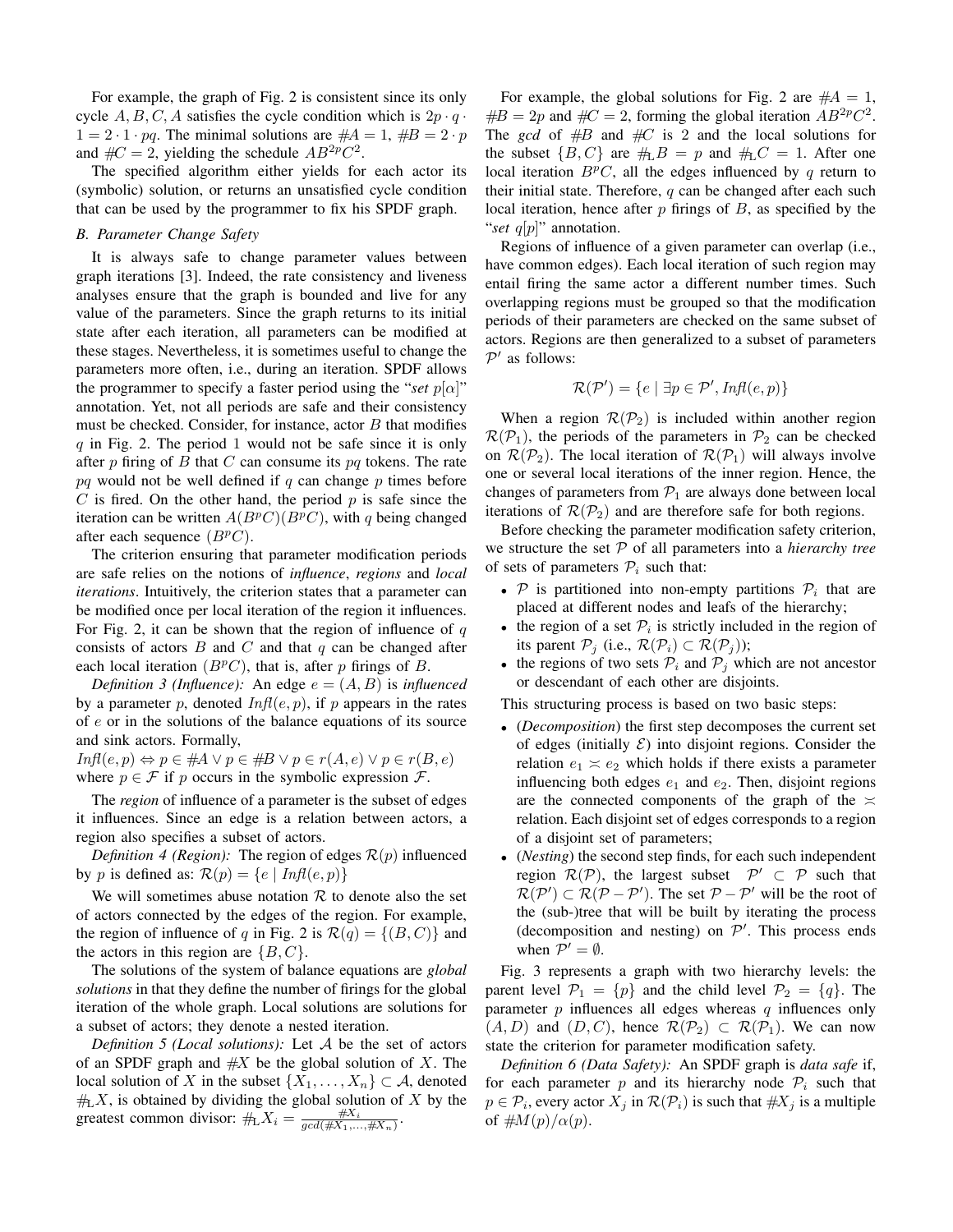This criterion ensures that when a parameter takes a new value between two local iterations of its hierarchy level, all the data edges come back to their initial state. In Fig. 3, we have  $q \in \mathcal{P}_2$ ,  $\#M/\alpha = \#A/1 = 2$ , and  $\mathcal{R}(\mathcal{P}_2) = \{A, C, D\}.$ The solutions for the actors in  $\mathcal{R}(\mathcal{P}_2)$  are all multiples of 2:  $#A = 2$ ,  $#C = 2p$  and  $#D = 2pq$ . The annotation "set q[1]" in A is thus data safe.



Fig. 3. An SPDF graph with two hierarchy levels:  $\mathcal{P}_1 = \{p\}, \mathcal{P}_2 = \{q\}.$ 

*Definition 7 (Period Safety):* An SPDF graph is *period safe* if, for every pair of parameters p and q such that  $#M(q)$ depends on at least one parameter of the hierarchy node of  $p$ ,  $\#M(q)/\alpha(q)$  is a multiple of  $\#M(p)/\alpha(p)$ .

This criterion ensures that every modifier is contained in at least one region whose local iterations never finish when a period of that modifier is not yet completed. E.g., the graph of Fig. 2 is period-safe because even if the solution of  $M(q)$ depends on p  $(\#M(q) = \#B = 2p)$ ,  $\#B/\alpha(q) = 2$  is a multiple of  $\#M(p)/\alpha(p) = 1$ , so the criterion is satisfied.

*Theorem 8 (Boundedness):* If an SPDF graphs is rate consistent, data safe and period safe, then all data edges and periods come back to the initial state at the end of a global iteration. Hence it can be scheduled in bounded memory.

#### *C. Liveness*

If the directed SPDF graph is acyclic it is trivially live: there exist actors that can always fire, thus allowing other actors to fire, and so on until the iteration is complete. However, if there exists a directed cycle, we must check that each cycle contains enough initial tokens. For example, if the  $(C, A)$  edge in Fig. 2 had only one token, then  $A$  (and therefore  $B$  and  $C$ ) could never fire. Checking the liveness of SDF graphs is done by computing an iteration by abstract execution. It is not clear whether such an approach is applicable to SPDF. Instead, we present a sufficient condition on cycles.

*Definition 9 (Live cycle):* Consider a cycle consisting of n actors  $X_1, X_2, ... X_n$  and n edges  $e_1 = (X_n, X_1), e_2 =$  $(X_1, X_2), \ldots e_n = (X_{n-1}, X_n)$ . We say that the cycle is *live* if ∃1  $\leq k \leq n$  such that  $i(e_k) \geq r(X_k, e_k) \cdot \# X_k$ , i.e., there is an edge with enough initial tokens to fire an actor the needed number of times to complete the iteration.

If  $r(X_k, e_k) \neq X_k$  is a symbolic expression, the inequality is checked using the maximum values of the parameters involved. If one of the parameters does not have a declared maximum, then the inequality is considered false. In Fig. 2, the cycle is live since  $i(C, A) = 2$ ,  $r(A, (C, A)) = 2$ , and  $#A = 1$ .

*Definition 10 (User):* A *user* U of a parameter p is an actor different from  $M(p)$  such that p occurs in  $\#U$  or in the rate of one of the ports of  $U$ .

*Theorem 11 (Liveness):* A rate-consistent and safe SPDF graph is live if each of its cycles is live and if, for each parameter, there is path from the modifier to all the users without initial tokens [6].

The second requirement ensures that the parameter communication from the modifier to the users does not introduce non-live cycles. Liveness analysis either succeeds or returns to the programmer the faulty cycles (i.e., with not enough initial tokens) or the faulty modifier-user pairs.

We could use, as in [3] [5], less restrictive criteria using local solutions in strongly connected subgraphs. We skip this possibility here for space and simplicity reasons.

#### IV. COMPILATION

We first show how to transform any safe SPDF graph into a graph which can be scheduled in bounded memory by dynamic scheduling (Section IV-A). Then, we describe how to generate a quasi-static schedule (Section IV-B).

#### *A. Parameter Communication for Bounded Scheduling*

The critical aspect for scheduling SPDF graphs is the communication of the values of parameters from the modifiers to the users. We implement this communication by adding extra actors, edges, and ports, forming a *parameter distribution network* (PDN), in such a way that the SPDF graph remains rate consistent and safe. The PDN joins  $M(p)$  to all the users of p. It is inserted in three steps.

The first step adds to  $M(p)$  a new *output* port, and to each user a new *control* port, respectively to send and to receive the successive values of  $p$ . Control ports behave exactly as in BDF [7]: each actor must read input tokens from all its control ports before reading tokens from its regular data ports.



Fig. 4. Communication of a parameter from the modifier to the users.

The second step adds a new actor  $E_p$ , called the *emitter* of p, and a new edge  $e = (M(p), E_p)$ , such that  $r(M(p), e) =$ 1 and  $r(E_p, e) = \alpha(p)$ . Among the  $\alpha(p)$  tokens it receives,  $E_p$  transmits only the first one, the one that contains the new value of p. We refer to  $E_p$  as a *downsampler* ( $\downarrow$ ). This is illustrated in Fig. 4.

In general,  $E_p$  fires once per certain number of firings of the users, so each user should receive the same value of  $p$ repeated a certain number of times. The third step implements this requirement using *upsamplers* (↑) that repeat every input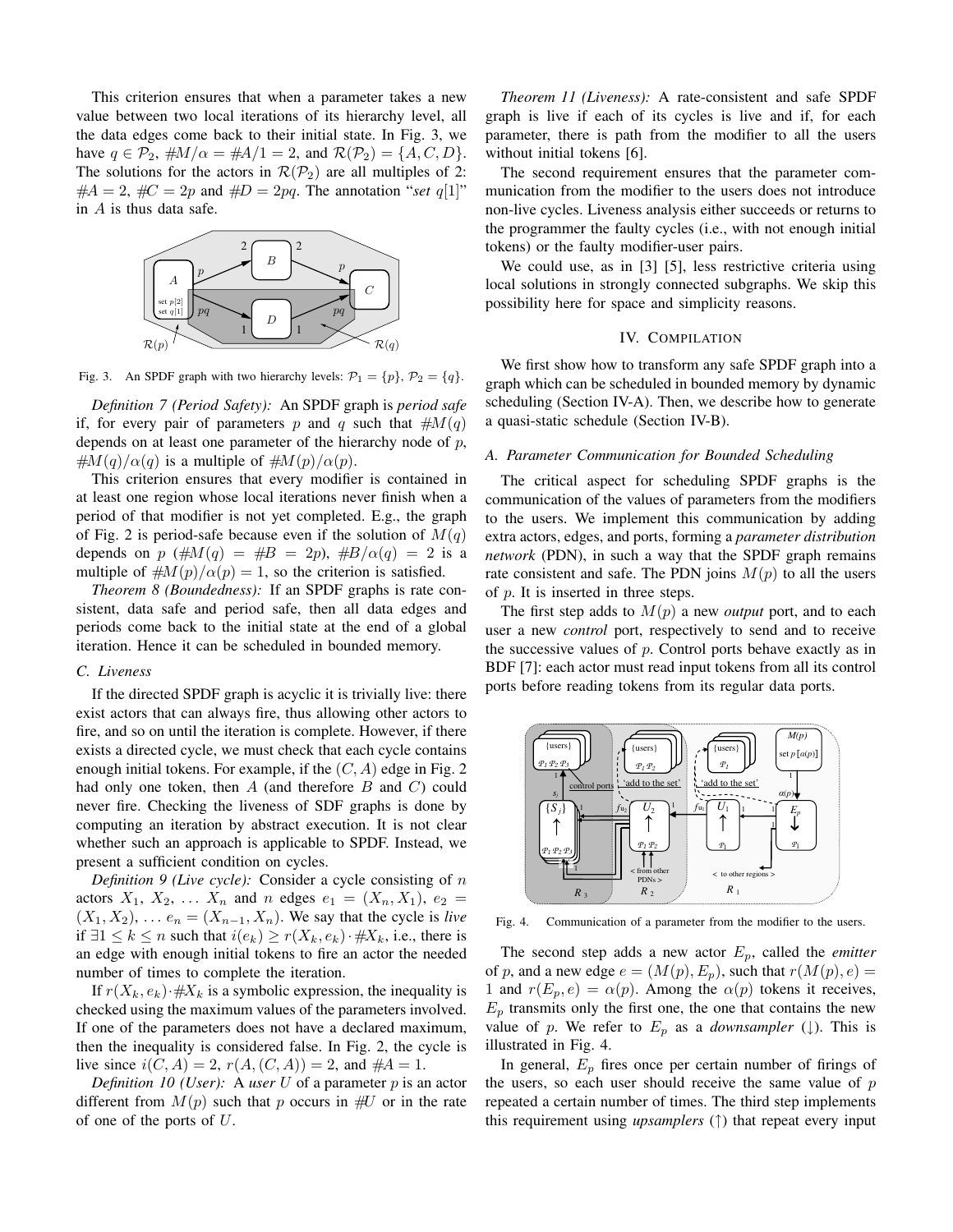token a given number of times. This step depends on the region hierarchy.

*Definition 12 (User Location):* A user X of p is said to be *located* w.r.t. *to*  $p$  at the lowest hierarchy level that contains  $p$ or a parameter that occurs in  $#X$ .

*Definition 13 (Edge Location):* An edge is said to be *located* in the hierarchically lowest region that contains it.

The order in which the users are connected to the emitter is defined by their hierarchal location. For parameter  $p$  contained in hierarchy node  $P_k$  the users can be located in the node  $P_k$ itself or lower in the hierarchy (see Fig. 4).

It can be shown that the output edge of  $p$ 's emitter is located in a higher region than the location of any user of p. Let  $R_1$ be the region of the p's emitter output and  $R_N$  be one of the regions where p is used; with the hierarchy path:  $R_1, R_2 \ldots$  $R_N$  (see Fig. 4, where  $N = 3$ ).

*Definition 14 (Local iteration* w.r.t. *a larger region):* The local iteration count of a region  $R'$  in the context of a larger region  $R''$ ,  $R' \subset R''$ , is defined as  $\frac{gcd(\#X|X \in R')}{gcd(\#X|X \in R'')}$  $\overline{gcd\{\#X|X\in R^{\prime\prime}\}}$ .

This local iteration count gives the number of iterations of  $R'$ per each iteration of  $R''$ .

Let us calculate the upsampling factor  $f_U$  that is common for all users in  $R_N$ . Let  $f_R$  be the number of local iterations of  $R_N$  *w.r.t.*  $R_1$  and  $f_E$  be the local solution for E, definition 6 implies that  $f_{\rm R}$  is a multiple of  $f_{\rm E}$  and we write  $f_{\rm U} = f_{\rm R}/f_{\rm E}$ .

In general,  $f_U$  may include parameters from different regions. So, to preserve the parameter safety, instead of one upsampling actor we need an *actor chain*  $(U_k)_{k=1...N-1}$  with one actor per region (see Fig. 4). Their upsampling rates are obtained by considering  $f_U$  as :  $f_U = f_{u1} \cdot f_{u2} \cdots f_{u(N-1)}$ .

One can show that  $f_{uk} = f_{rk}/f_{ek}$ . The values  $f_{rk}$  are a splitting of  $f_R$  calculated for each k as the number of local iterations of  $R_{k+1}$  in the context of  $R_k$ . The values  $f_{ek}$  are a splitting of  $f_{\rm E}$  calculated by  $f_{\rm e k} = \gcd(f_{\rm r k}, f_{\rm E k})$ , where  $f_{E1} = f_E$  and  $f_{Ek} = f_{Ek-1}/f_{ek-1}$ , for  $k = 2...N$ .

Having thus inserted the upsampling chain to region  $R_N$ for each internal user  $X_j$ , we insert an extra upsampling actor  $S_j$  with upsampling rate  $s_j$  equal to local solution  $\#_1X_j$  in the context of region  $R_N$  (see Fig. 4).

Our PDN insertion algorithm [6] first inserts all the emitters, then visits the hierarchy nodes  $P_i$  and connects the users in  $\mathcal{R}(\mathcal{P}_i)$  to the emitters as described above. The hierarchy tree is visited in a bottom-up order. Although  $U_k$  and  $S_i$  are new users, they can be located only in the current or higher nodes, so, in the end, all users are connected.

After inserting the PDN, the final step is to shortcut all the samplers with rate 1. The graph of Fig. 2 with its PDN is shown in Fig. 5. We obtain a bounded and safe SPDF graph where all communications are done via FIFOs. It can be dynamically scheduled in bounded memory [8].

#### *B. Quasi-static scheduling*

In SPDF, since the firing counts of some actors can be parametric, so is the schedule, which is said to be *quasistatic* [3]. Currently, our quasi-static scheduling algorithm requires that all parameters  $p_i$  can be ordered such that their corresponding modifiers  $M(p_i)$  with periods  $\alpha(p_i)$  are related by:  $\frac{\# M(p_{i+1})}{\alpha(p_{i+1})} = f_i \cdot \frac{\# M(p_i)}{\alpha(p_i)}$  $\frac{d\mathcal{U}(p_i)}{\alpha(p_i)}$ , for some  $f_i \in \mathcal{F}$ . Observing that  $\#M(p_i)$  $\frac{d\mathcal{U}(p_i)}{\alpha(p_i)}$  denotes the modification count of  $p_i$  during a global iteration, we can expect our requirement to hold often in practice. A typical streaming application can be represented by nested loops where each parameter is modified exactly once at a certain loop level. The ordering of parameters corresponds to the different loop levels.

Our liveness criterion implies that we can ignore the edges with initial tokens and consider the corresponding acyclic graph. First, for the source (*i.e.,* non-PDN) part of the graph, we generate a string composed of the actors of that graph sorted topologically, e.g., *ABC* for Fig. 5.



Fig. 5. The SPDF graph of Fig. 2 with its PDN.

In this string, we replace every actor  $X$  by the wrapper:

(set  $p_{i_1}$ ; (set  $p_{i_2}$ ; ...(set  $p_{i_N}$ ;  $X^{f'_{N+1}}$  )<sup>f</sup><sub>N</sub> ...)<sup>f</sup><sub>2</sub>'/<sup>f</sup><sub>1</sub>

where  $p_{i_k}$  ( $k = 1...N$ ) are parameters used or modified by  $X$ ;  $i_k$  are the increasing indexes of parameters in the above ordering; 'set  $p_i$ ' sets a new parameter value for the given actor;  $f_1' = #M(p_1)/\alpha(p_1)$ ;  $f_k' = #M(p_{i_k})/\alpha(p_{i_k})$  $\frac{\#M(p_{i_k})/\alpha(p_{i_k})}{\#M(p_{i_{k-1}})/\alpha(p_{i_{k-1}})}$  for  $k = 2 \dots N$ ;  $f'_{N+1} = \frac{\#X}{\#M(p_{i_N})/\alpha(p_{i_N})}$ . For Fig. 5, we produce (set p; A; ) (set p; (set q;  $B^p$ )<sup>2</sup>) (set p; (set q; C)<sup>2</sup>).

Finally, we introduce modifier-to-user communication statements, equivalent to PDNs [6]. The modifier is implicitly connected to each user by a separate queue. It writes to all the queues with a single "push  $p_i$ ". Each user reads the parameter values by a "pop  $p_i$ ". In the wrapper for actor  $X$ , we replace the "set  $p_i$ " by "push  $p_i$ " if X is the modifier or by "pop pi" otherwise. The push are moved *after* the actor invocation, because the actor as modifier has to compute the value to be pushed. In our running example, we get:  $(A; \text{push } p) \pmod{p}; (B^p; \text{push } q)^2 \pmod{p}; (\text{pop } q; C)^2.$ 

#### V. CASE STUDY

We have applied SPDF to realistic case studies provided by an industrial partner. Figure 6 shows a SPDF model for a video decoder. The actor "input" reads the coded input frame and triggers a variable-length decoder "vld" for the 100 macroblocks of the frame. Once per frame (period 100) "vld" determines parameter  $p$  indicating whether the frame uses motion compensation. The actor "mv" determines whether the current macroblock has motion vectors (parameter  $t$ ). If both conditions hold  $(p \cdot t)$ , motion compensation is performed by the actor "mc". The actor "vld" triggers the calculation of four luminance blocks, "lum", each one computing an